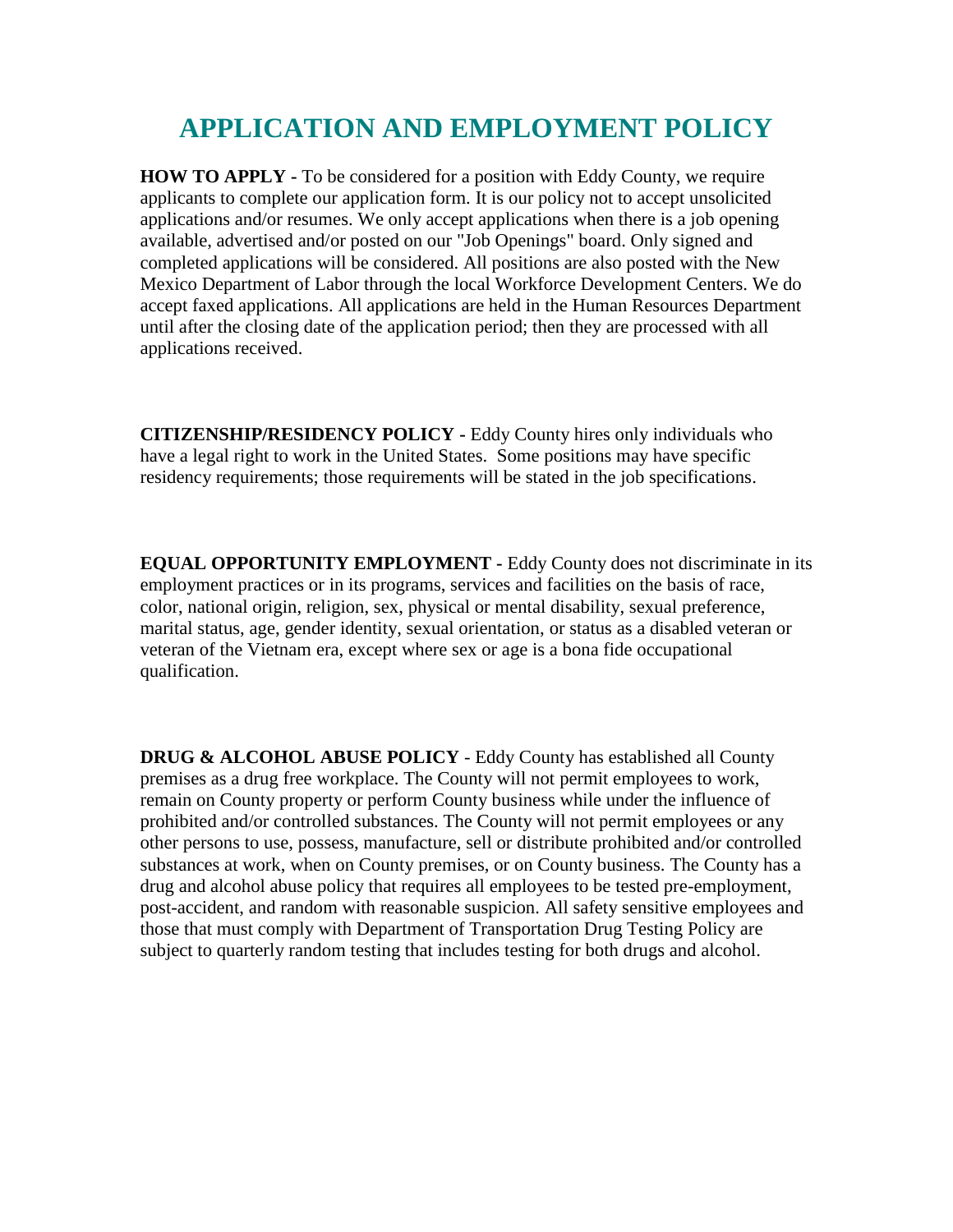## **EMPLOYMENT STATUS**

**COUNTY EMPLOYEE** - Any person, other than an elected official, working for and compensated by the County who is hired into a budgeted full-time, part-time, temporary, seasonal or special-hire position

**PROBATIONARY EMPLOYEE -** A full-time or part-time employee hired to fill a budgeted position that has not completed the designated probationary period. During this time the employee is "at-will" and may be terminated without recourse to Ordinance O-11-73.

**FULL-TIME EMPLOYEE -** An employee budgeted to work a minimum of 2,080 hours annually.

**PART-TIME EMPLOYEE** - An employee budgeted to work on a regular basis for less than 2,080 hours annually.

## **BENEFITS**

**EMPLOYEES ELIGIBLE FOR BENEFITS** - Any person working for Eddy County, who receives compensation for services rendered to the County, who are on the payroll in a budgeted full-time or part-time continuous department position. Benefits for part time employees are limited.

- **MEDICAL, DENTAL AND VISION INSURANCE -** Eddy County pays 100% of the premium for health, dental and vision insurance coverage for eligible employees, and 60% of the premium for dependents. Health insurance coverage is available through Presbyterian Health Plan, Lovelace or Blue Cross/Blue Shield. Dental coverage is provided by Delta Dental and Vision is provided by Vision Service Plan. A more complete explanation of the coverage is available through the Human Resources Office.
- **LIFE INSURANCE** Eddy County pays 100% of the premium for life insurance coverage for eligible employees in the amount of \$50,000 and dependents are covered at 60% of the premium: Spousal coverage: \$10,000; dependent children coverage: \$5,000.
- **ADDITIONAL LIFE INSURANCE**  Additional Life Insurance coverage is available to the employee. Amounts are from 1 to 5 times the employees' annual salary with a \$400,000.00 cap. Premiums are based on age and amount of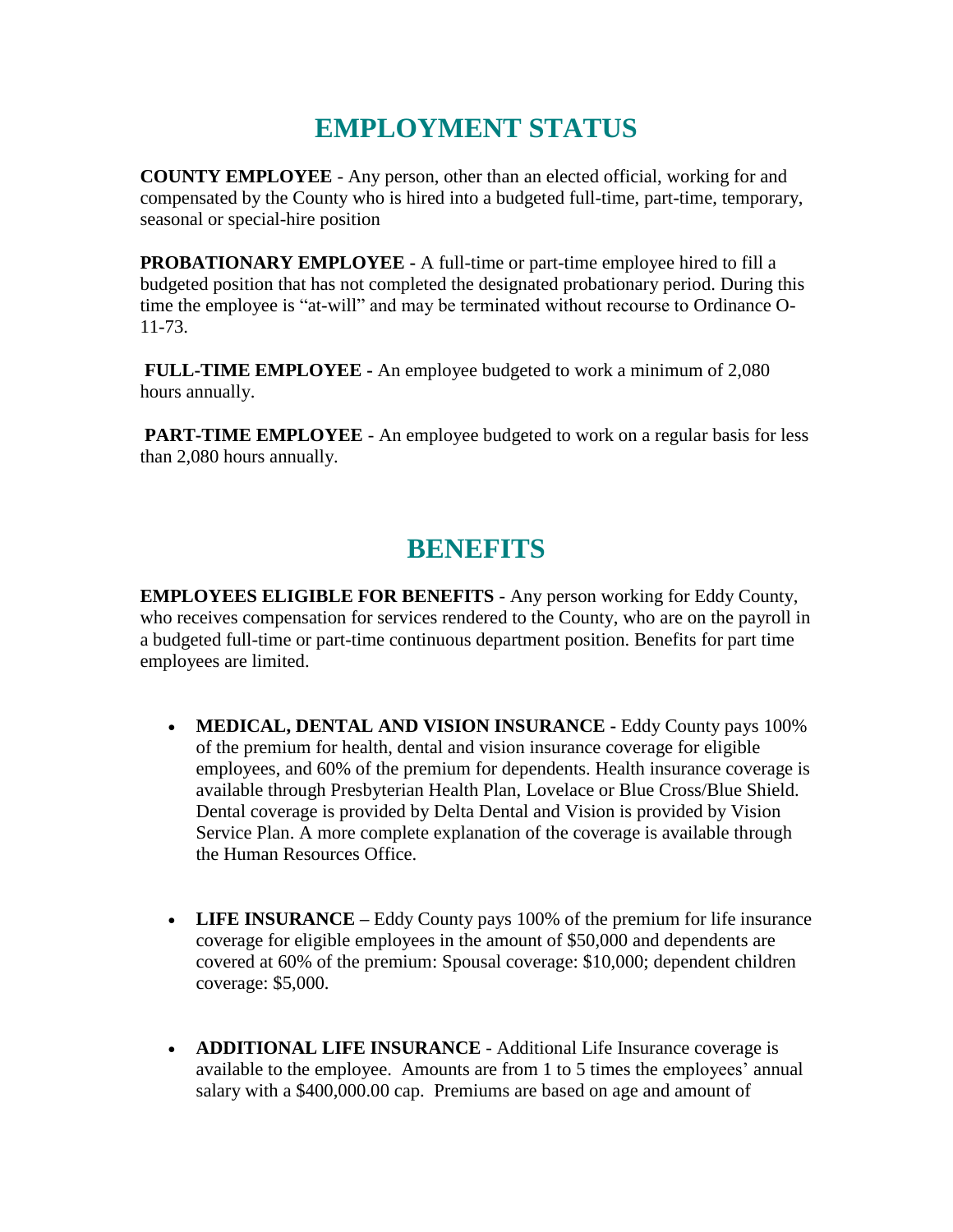coverage. Premiums are the responsibility of the employee.

- **SHORT AND LONG TERM DISABILITY INSURANCE -** Eddy County employees pay the premium (currently \$4.34 per pay period) for short and long term disability coverage.
- **EMPLOYEE ASSISTANCE PROGRAM (EAP)** Eddy County provides an EAP to all eligible employees and their dependents. Work-Life Services is voluntary, confidential and available anytime of the day or night. The LifeCycle® Connect website has a collection of resources that include; Child Care, Elder Care, Educational Resources, Adoption, Legal and Medical/Health Resources, Financial Calculators, Resource Links, Assessment Tools and Interactive skill builders for management, career and home-life concerns.
- **RETIREMENT -** Eddy County is a member of the Public Employees Retirement Association (PERA). All County employees, except full-time students, as-needed, or temporary employees, must be members of PERA as a condition of employment. The general retirement plan is twenty-five (25) or thirty-years (30) depending upon PERA status. The detention officers' plan has a multiplier that allows retirement after 22-years 8-months, and the law enforcement plan is twenty (20) years. The County and the employee have contribution rates that are a percentage of the employee's salary for their retirement plan. In addition to the County's required match, Eddy County pays 75% of the employees share for those in the general plan and 57% of the employees share for those in the law enforcement/detention plan.
- **ANNUAL LEAVE -** Employees accrue annual leave with pay in accordance with the following years of full-time service:
	- $\bullet$  0 to 2 years: 80 hours • 2 to 5 years: 96 hours  $\bullet$  5 to 10 years: 120 hours  $\blacksquare$  10 to 15 years: 144 hours  $\blacksquare$  15 to 20 years: 168 hours  $\bullet$  200 hours 200 hours
- **USE OF ANNUAL LEAVE** Regulations concerning per pay period accrual, approval and use of accrued annual leave are covered in the County's Personnel Policy.